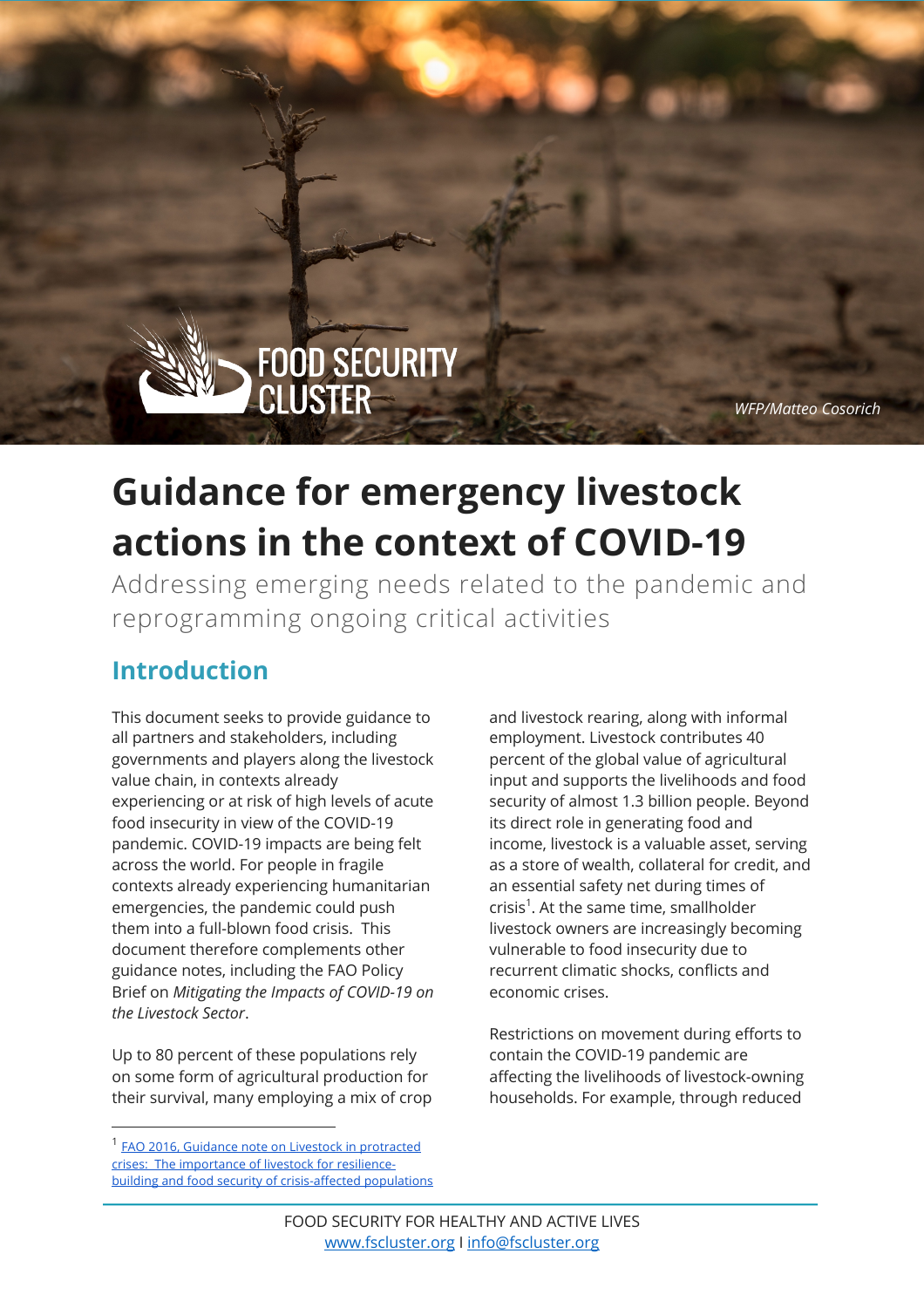access to animal health care, inputs, markets, and even to pastures and water. There is a high risk that these populations could adopt negative coping mechanisms, like the sale of livestock at much reduced prices, which would have long-term implications for their food security. In the short term, poor terms of trade and limited access to markets to sell or buy food items and inputs will potentially exacerbate already high levels of acute food insecurity. Poor livestock conditions – resulting from less access to veterinary care or sources of feed and forage – would also have serious implications on the health and nutrition status of children.

The guidance focuses on livestock emergency interventions outlined by the Livestock Emergency Guidelines and Standards (LEGS) namely; the provision of animal health services, emergency feeding and water supplies, shelter provision, destocking (marketing, slaughtering) and restocking. The LEGS core standards of coordination and advocacy are considered, as they are an important aspect to focus on during the current crisis.

The use of cash programming and technologies (including information technology) as appropriate is important across the various interventions in enhancing safe and swift delivery of livestock inputs, products and services in adherence to the guidance from World Health Organization and governments on COVID-19. These are also important for programming in terms of traceability for follow up, monitoring and evaluation.

This paper is made possible through the active engagement of partners<sup>2</sup> in the livestock subgroup of the global food security cluster technical working group on COVID-19.

The partners are from field and headquarters levels; it is envisaged that the partners and stakeholders will adapt this guidance across the livestock value chain to the various contexts and cycles of livestock production, programming as well the COVID-19 pandemic.

Cross (ICRC), Livestock Emergency Guidelines and Standards (LEGS), Mercy Corps, Plan International and World Food Programme (WFP).

 $2$  Food and Agriculture Organization of the United Nations (FAO), International Committee of the Red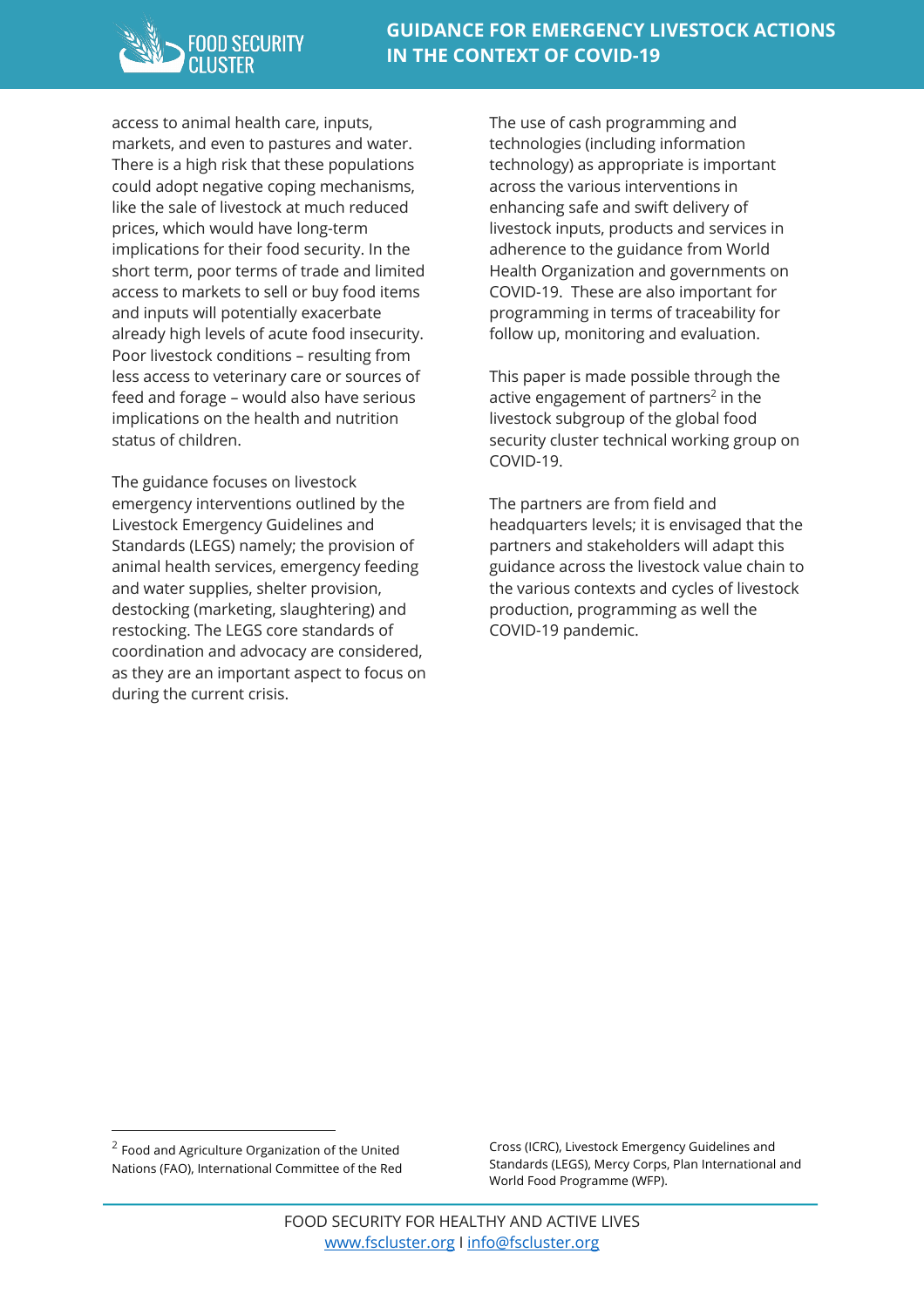

### **Background**

**COVID-19 impacts are being felt across the world. However, for people in fragile contexts already experiencing humanitarian emergencies, the pandemic could push them into a fullblown food crisis.** 

In many of the most vulnerable contexts, food crises are likely- and have begun- to emerge as lockdowns and the economic downturns take effect. It is therefore critical that efforts to prevent a health crisis be extended to avert a food crisis, the impacts of which are likely to be long lasting and devastating to lives and livelihoods.

The 2020 edition of the Global Report on Food Crises shows 135 million people experienced acute food insecurity in 2019 the type that requires humanitarian assistance. A further 183 million were on the verge of crisis, in "stressed" food security conditions. A further shock or additional stresses, like necessary restrictions on the movement of people and goods associated with preventing the spread of COVID-19, could quickly push them over the edge.

The COVID-19 pandemic is directly affecting food systems through impacts on food supply and demand, and indirectly through decreases in purchasing power, the capacity to produce and distribute food, and the intensification of care tasks. These will have differentiated impacts and harsher effects on the poor and vulnerable. Families are already being affected by a decline in their purchasing power, while simultaneously facing surging prices in local markets for some food items, unavailability of products due to supply chain disruptions and containment policies that could limit access to markets. Such impacts will significantly affect the lives and livelihoods of already vulnerable households dependent on food production and livestock rearing in particular.

Despite a tendency to be inelastic, the demand for food is at risk of declining, particularly in poorer countries and for higher value products. Uncertainty is increasing social tensions, particularly among the poorest and most vulnerable, and conflict, with farmer-herder conflicts reported in volatile contexts, such as Nigeria. At household-level, women and girls often bear the brunt of COVID-19-related restrictions, with increased reports of gender-based violence being recorded worldwide.

Measures to contain the spread of COVID-19 include strong restrictions of movement that dramatically change daily lives and affect agricultural livelihoods. These measures are particularly difficult for the rural poor and most vulnerable, who tend to hold occupations that cannot be performed remotely, and are often excluded from social protection systems. Given that up to 80 percent of the 135 million people currently experiencing acute food insecurity rely on agriculture for their livelihoods, protecting food supply chains is crucial.

The livelihoods of livestock producers are extremely exposed to the impacts of the pandemic, particularly transhumant pastoralists and women – who make up a large portion of backyard livestock (small ruminants, poultry) producers, processors and vendors in informal markets.

Livestock supply chains are liable to be hit by the pandemic, with significant implications for pastoralist households, especially in Africa's drylands. For example, in East Africa, transhumant pastoralists rely heavily on the Middle Eastern markets during Ramadan and Eid as a main source of income, movement restrictions thus threaten their entire year's income and food access. Border closures, restrictions on movement of people, and the closing of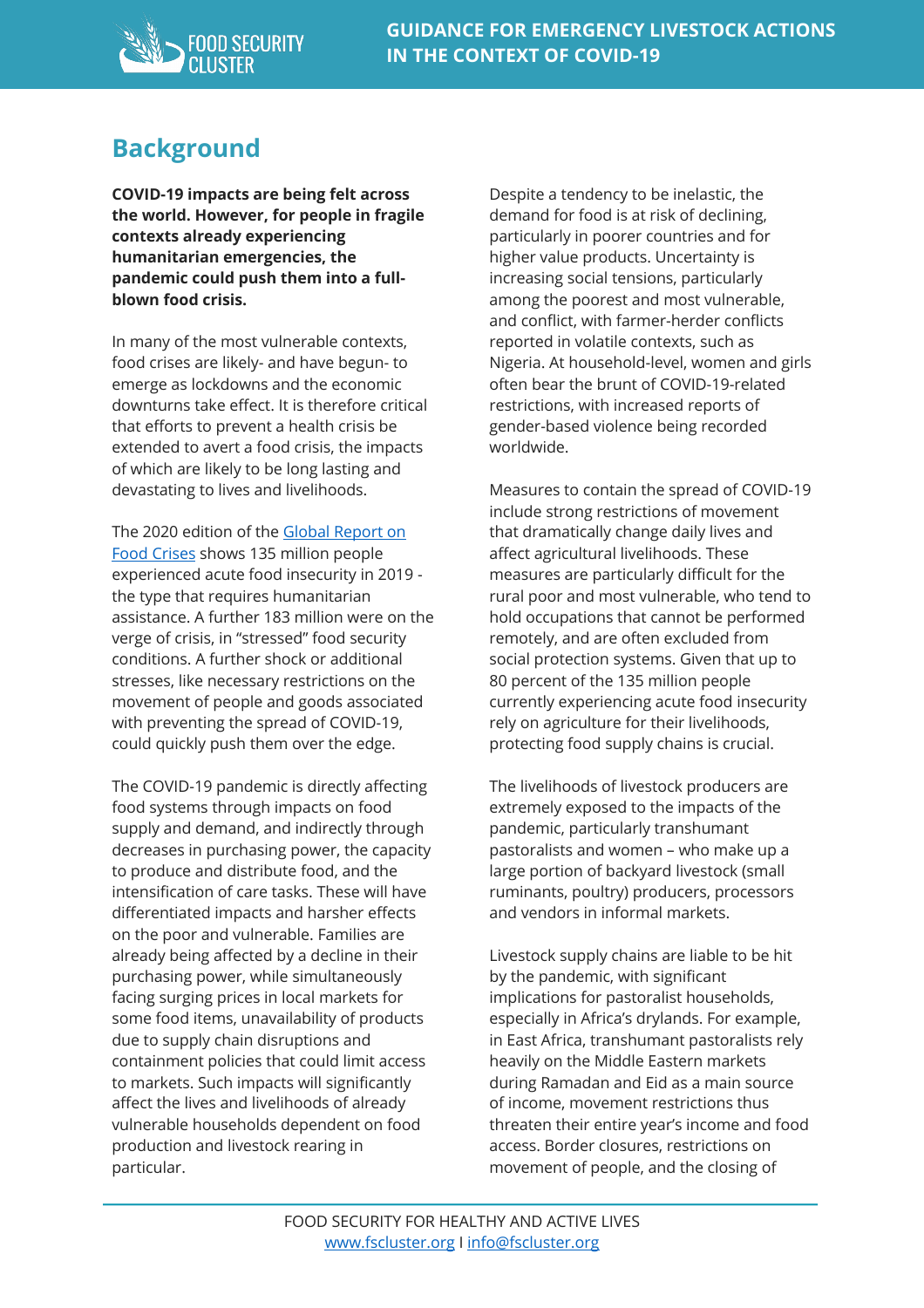

usual transhumant routes would leave pastoralists with limited, if any, access to forage, water and markets for their livestock (and products), and potentially reignite existing tensions between livelihood groups. Should vaccination and treatment campaigns be halted or slowed and veterinary service provision stopped at a local level, endemic diseases could quickly take hold, destroying herds and livelihoods,

and undermining the food security of presently extremely vulnerable groups. Transportation restrictions and lack of storage facilities could also hinder efforts to move feed and other critical supplies to those in need.

Further details on the likely impacts of COVID-19 on livestock production can be found here.

### **Guidance across the various Livestock interventions**

The livestock guidance covers emergency livestock interventions outlined in the Livestock Emergency Guidelines and Standards (LEGS)  $handbook<sup>3</sup>$  as well as the Livestock-related interventions during emergencies – The how-to-do-it manual<sup>4</sup>. The scope of these activities is typically: the provision of animal health services, emergency feeding and water supplies, shelter provision, destocking (marketing, slaughtering) and restocking.

This guidance document seeks to highlight the importance of each activity, the potential impact of COVID 19 on it in terms of livelihoods, food security and nutrition. It also proposes measures that would enable livestock owners as well as stakeholders to keep the production and flows through the livestock value chain. These are for consideration at the various field locations, with due regard to their specific context and stage of the COVID-19 pandemic (before, during and after) as well as their livestock production and programming cycles. LEGS Guidance Note on COVID-19 highlights tools and information that may be of use in the assessment and planning for current and future livestock-based responses.

 $3$  LEGS. 2014. Livestock Emergency Guidelines and Standards, 2nd edition.

<sup>4</sup> FAO. 2016. Livestock-related interventions during emergencies – The how-to-do-it manual. Edited by Philippe Ankers, Suzan Bishop, Simon Mack and Klaas Dietze. FAO Animal Production and Health Manual No. 18. Rome.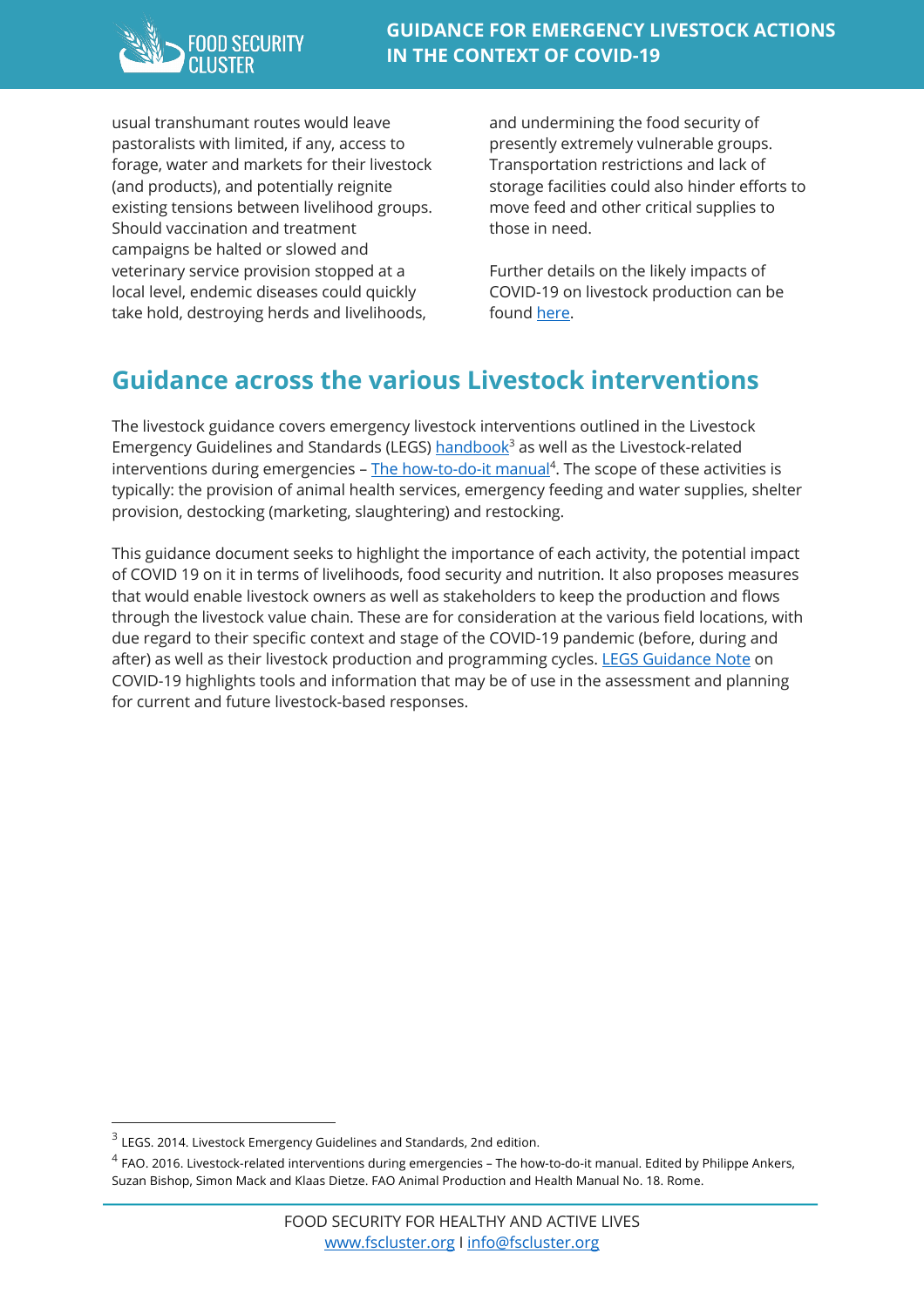

#### **1. Livestock (product) trade and marketing**

Access to markets and opportunities for continued trade is critical as it is the only means by which livestock owner households, especially pastoralists, obtain income (food diversification, healthcare and education) besides exchanging livestock breeds and types. Livestock offtake is indeed a time sensitive issue in view of seasonality and market prices. For example, in the Horn of Africa the main rainy season (March, April, and May) is well underway, the livestock fetch good prices due to good body conditions and are high in demand due to the holy month of Ramadan besides other festivities. Missing this peak season has ramifications for food security, income, and herd dynamics for the entire year and beyond, delaying these communities' recovery from repeated crises. Somalia's export to the Middle East, estimated at 2.5 million goats and sheep (value about USD. 125 million), may be lost if the movement of livestock and people for Hajj (to Mecca and Medina) does not occur due to COVID-19. This has far-reaching impacts, beyond households, to the national economy.

It is therefore crucial that the cross border trade flows for livestock, products, as well as inputs and services continue unhindered with strict adherence to requisite hygiene, sanitary and phytosanitary measures to protect people from COVID-19 as well as livestock from diseases, pests, or contaminants of products.

- Livestock markets need to operate within measures that reduce the risk of spreading the SARS-CoV-2 virus. The local governments should regulate access and functioning in order to secure the markets in accordance with stipulated guidance of the World Health Organization (WHO) and measures by the government.
- Open livestock markets are encouraged with the requisite physical distance of 1-2 meters being observed. The authorities operating the markets should provide guidance such as markings for safe negotiations among traders and security services for orderly operations.
- Promote decentralized markets to reduce overcrowding and the need to travel. The stakeholders in the markets (traders and livestock keepers, veterinary officers, marketing authorities etc.) should be kitted with the correct personal protective equipment (PPE) and utilize them properly. Ensure the provision of hand washing stations in the markets.
- Provide targeted support (e.g. cash transfers) to vulnerable, high-risk groups that should minimize their risk of exposure to COVID-19, such as pregnant women, elderly and disabled people, to enable them to stay at home as well as maintain their access to nutritious food and meet other basic needs.
- Disseminate awareness information on COVID-19 in local languages; written (billboard, text messages) or oral through radio or announcement at markets or around the city on market days to the public. For example, discourage handshakes, (or use disposable gloves) which are a normal way of confirming that a deal is reached: other non-physical options should be explored as appropriate within the local cultures.
- Encourage the use of mobile money transfers to minimize exchange of cash monies at markets or ensure the people transacting have gloves and correct PPE.
- In order to minimize food loss, promote food safety practices in the handling of livestock products (milk, meat, eggs etc). This can be done through building/strengthening of cold chain systems (carcass transportation) as well as storage equipment and facilities in places where flows are slower than usual, and logistics delays are observed. Promote collective action by livestock owners (economies of scale) through cooperatives and collection centers to ensure cost effectiveness and efficiency e.g. in transportation to markets. The use of IT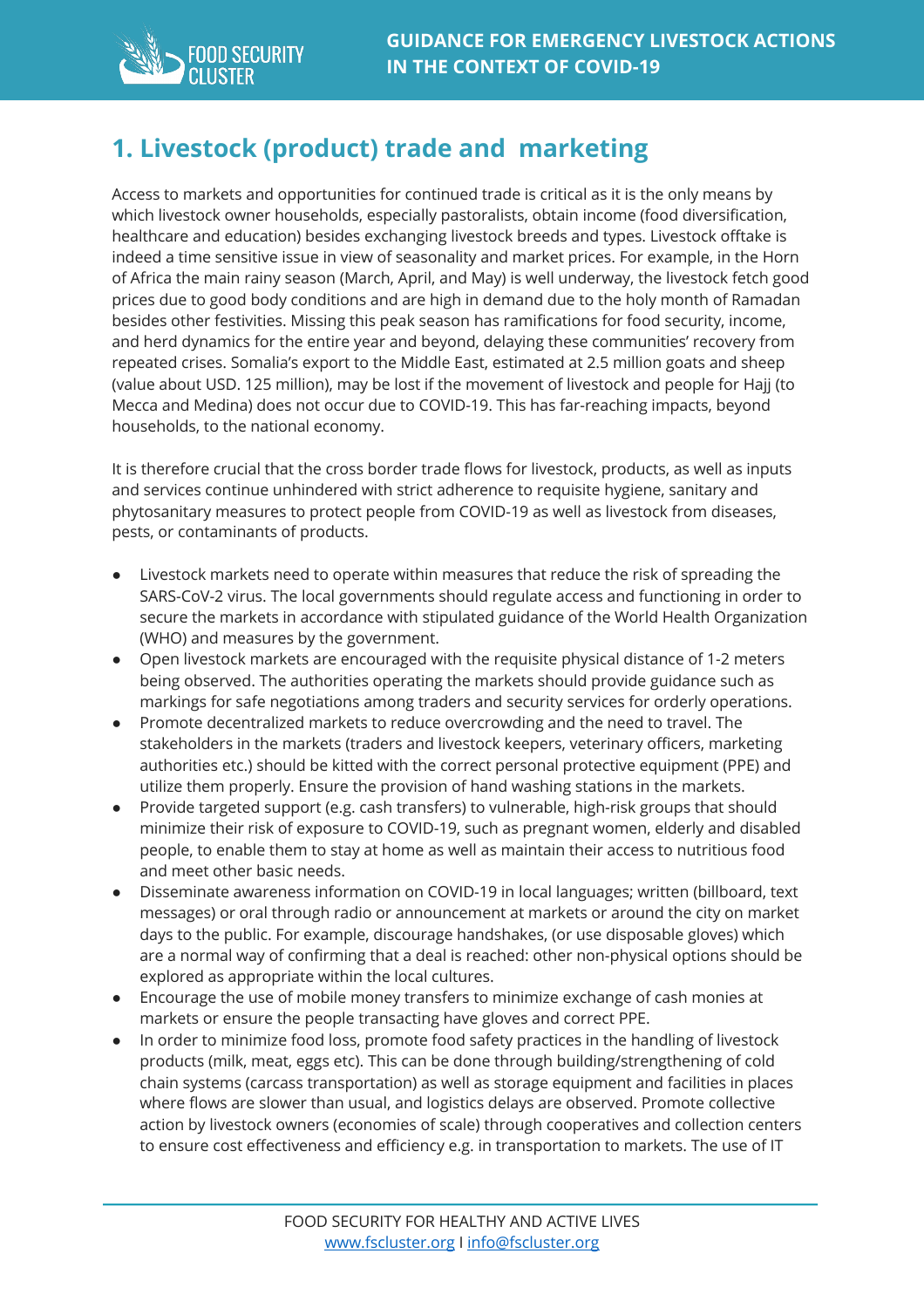

and telephony be encouraged for scheduling of activities (collections, deliveries and logistics) where possible to minimize gathering and physical contact.

- Support the traditional preservation of food with hygiene measures in case of a need to destock when there is no access to markets, and to maintain nutritious foods (e.g. dehydration of salted meat/ fish and white cheese and yogurt production).
- Monitor changes in market demand for livestock products. COVID-19 related closures of international imports and exports, loss or threat of loss of consumer income, and closure of more informal market outlets (butcheries, wet markets, urban live animal markets) will affect end-market demand for livestock and livestock products. When available, review the existing end-market analysis to understand market segmentation within national and local livestock products (meat, offals, milk, eggs) to better estimate how changes in consumer practices will affect the demand for live animals, milk and eggs. For example, if a large percentage of live animals enter urban meat supply chains and the majority of that meat is sold through local butcheries, closure of those butcheries will cause reduced demand for live animals. Demand for carcasses may increase in supermarkets but it will take time for local processing systems to adjust.
- Urge local governments to refrain from blocking livestock movement/circulation routes, transport vehicles and closing down slaughterhouses, to ensure stable logistics. Consider the provision of set circulation and migratory routes to facilitate movement within the stipulated WHO and governments guidelines.
- Encourage national-level, government-led finance schemes, such as soft loans for agriculture and livestock sectors. Drawing from China's experience, according to the World Bank, poultry farmers in the key regions were entitled to loan extensions and relaxed loan guarantee requirements in post-COVID-19. Consider the example of the Agricultural Development Bank of China's support by delaying the loan repayment and providing RBM 137 billion (USD 19.6 billion) worth of loans by March 14 2020. These experiences call for the need to advocate for fiscal policy such as tax cuts for small businesses.

# **2. Access to animal health services**

Access to veterinary treatment and vaccinations at the right time is critical to livestock owners, as they may end up losing valuable animals, their production, or be cut off completely from markets due to outbreaks and spread of notifiable diseases. South Sudan for example will be at peak of the rains in June, if the livestock are not vaccinated against endemic diseases, the losses may be substantial as they are cut off by flooding. This may lead to starvation in some pastoral households who are wholly dependent on livestock.

Since the outbreak of COVID-19, countries infected with African Swine Fever (ASF) in Asia have reduced their reporting of the disease, possibly due to changing priorities. In addition, control efforts to address ASF in Papua New Guinea at the end of March 2020 were hampered by the coinciding general lockdown due to COVID-19. This is exacerbated by a lack of awareness of the likely ban on the transport of pigs and pork products among livestock-owning communities who may continue informal markets that could facilitate the introduction/spread of ASF.

In the North of Cameroon and the Central Africa Republic, vaccination campaigns against PPR, CBPP and Newcastle disease are planned in May and June 2020 but many constraints, due to the Covid-19 measures and restrictions, are hampering the implementation with important consequences on the livelihood of pastoral communities. Restriction of movement by pastoralists and their herd, including across borders poses a great risk of animal diseases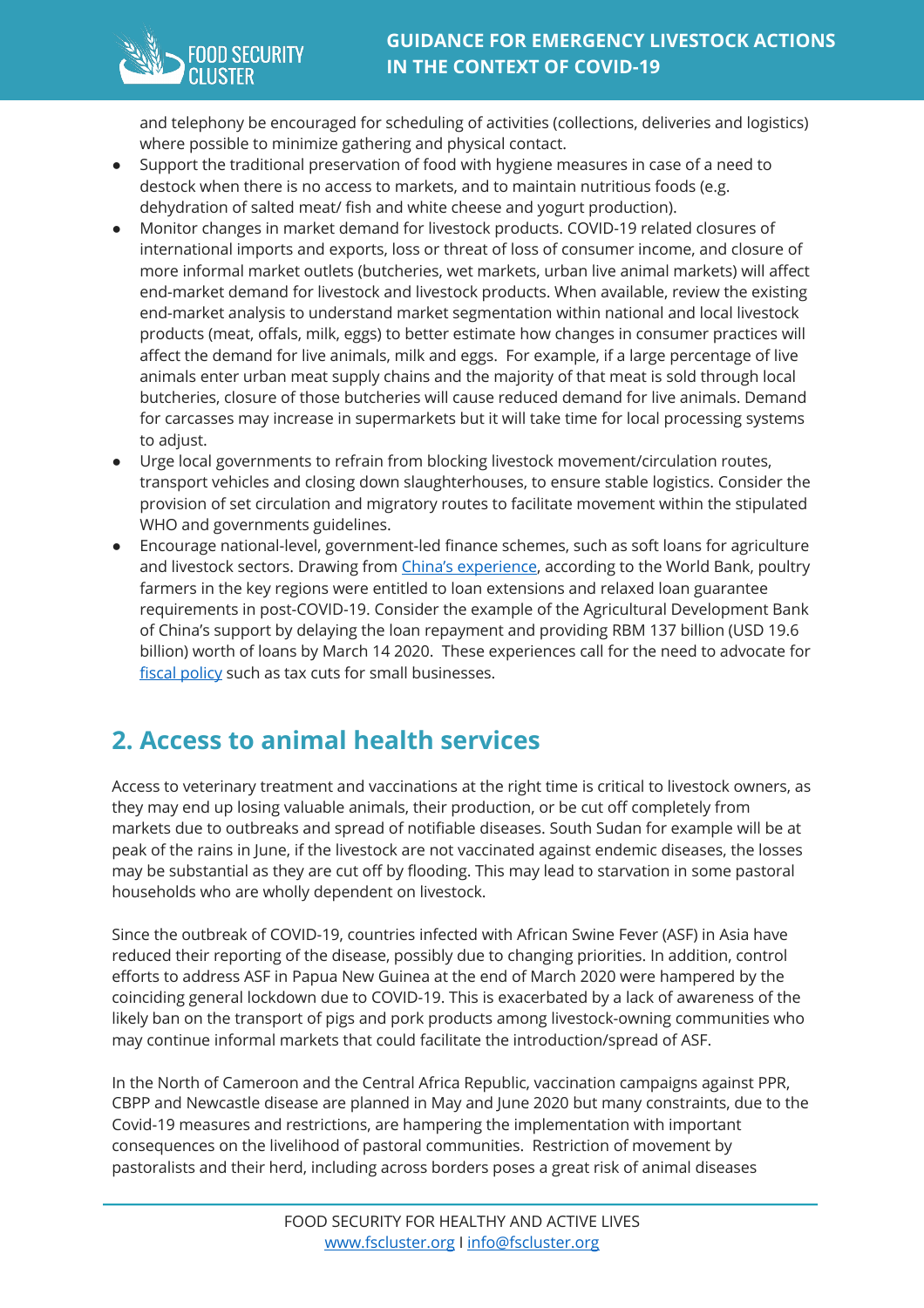

outbreaks. Disrupting routine movements e.g. from wet to dry season grazing areas during the rains may mean that livestock are held in restricted areas, pest infested areas such as ticks, tsetse fly, mosquitoes etc.

- It is important that disease surveillance and monitoring of risk factors be enhanced during the COVID-19 crisis in order to minimize the risk and exposure of livestock assets. Seasonality and weather related aspects are important to monitor. Somalia and Sudan for example risk losing the exports to the Middle East and reinstatement of ban if Rift Valley Fever occurs. There is, therefore, a need to closely monitor the current seasonal forecast to ensure that the livestock move if the thresholds for flooding that would encourage mosquito breeding are sighted.
- The pre-positioning of stocks of vaccines could be important in order to avoid uncontrolled rushes in the logistic chain and the centralization and focus of resources mainly on human health
- Vaccination of livestock be undertaken through small teams that observe the WHO regulations, preferably at homesteads to avoid having livestock common vaccination areas as is the norm.
- Collaboration with community based animal health workers (CAHWs) be enhanced as they are the service providers at the local level, ensuring that they are well equipped and linked to local government authorities, technical teams and the nearest agrovet dealers to maintain flows.
- Use of mobile phone applications on which livestock owners can seek help, ask questions, and get advice as well as access drugs from nearby agrovet dealers. An example of a drug and wellness products delivery service is Kenya's MyDawa online (mobile) pharmacy.
- Link up agrovet dealers with each other and with larger input suppliers to facilitate joint procurement and delivery by suppliers for example through cooperatives.
- Public Health and Veterinary Services should work together using a One Health approach to share information, assessments and service delivery to livestock keepers as may be feasible at the local level (OIE Questions and Answers on the COVID-19). This can be valuable in covering highly mobile pastoralists who are difficult to reach, for example, through mobile clinics for human and livestock health already experienced in Mali. This should include messaging to the general public on the safety of livestock products and transmission of the SARS-CoV-2 virus.
- Integrate the One Health approach in the training of the CAHWs, to promote their contribution to biosecurity, food hygiene and sanitary practices among pastoralists. For example in Afghanistan the Dutch Committee for Afghanistan has trained CAHWs (called Veterinary Field Units (VFU)) and is exploring their linkages with Community Health workers to address zoonotic diseases and common messaging. The VFU are to assist with the provision of disinfectants, PPE and other inputs/information to communities

#### **3. Livestock feed access and supplies**

Access to grazing areas as well as feed supplies may be affected by movement restrictions and delays along the supply chain. Pastoralist patterns of migration will be disrupted by border closures as well as internal human movement controls. It is therefore important to ensure continued dialogue between pastoralists and government authorities in order to identify suitable movement options. This will also help in ensuring that livestock access the appropriate feed and natural resources as well as mitigating conflict, including farmers-herders conflict. Liptako-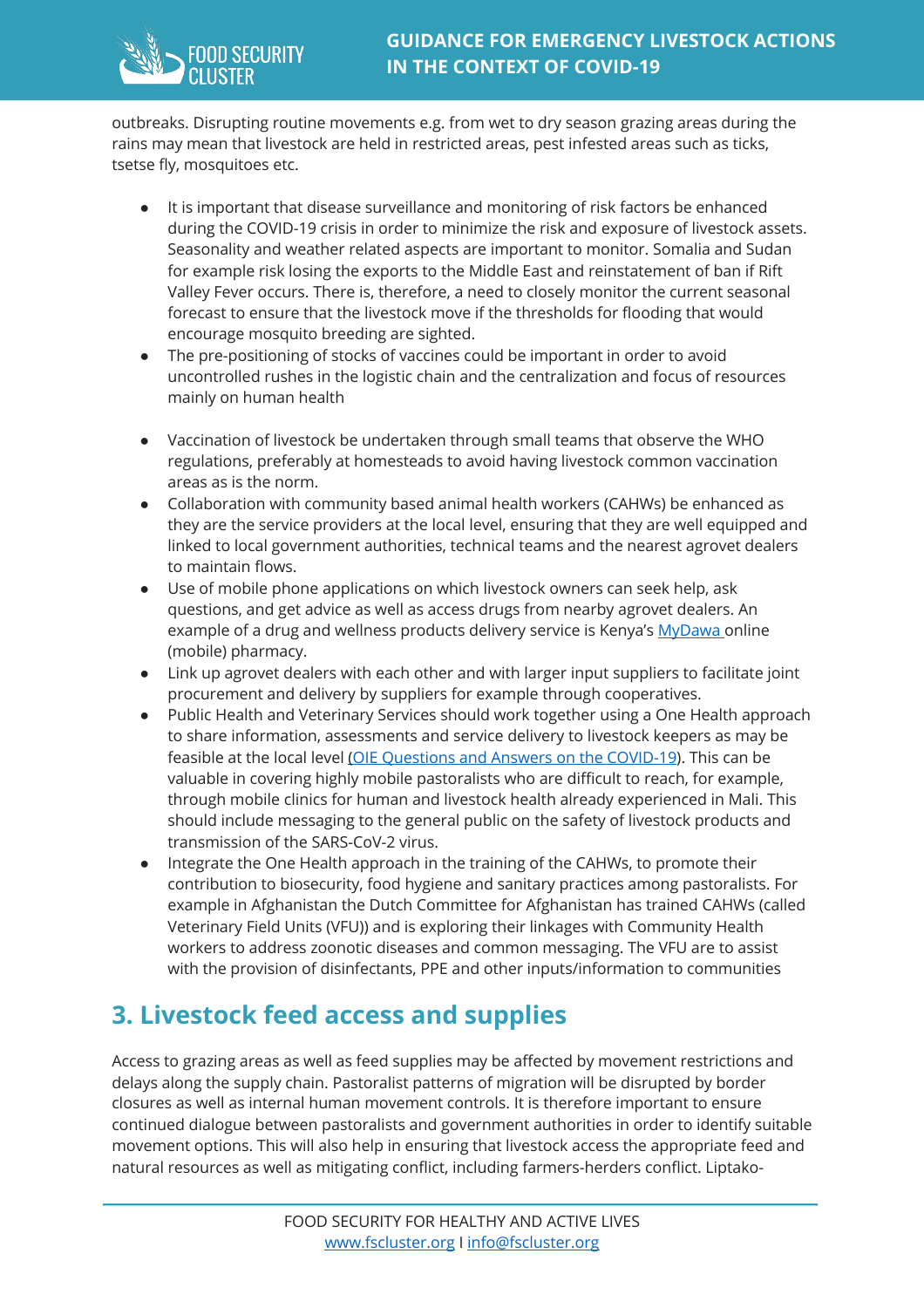Gourma area (across the Mali, Niger and Burkina Faso) and Lake region of Chad in West Africa are particularly affected by multiple shocks such as conflicts and drought. The COVID-19 restrictions are hampering the normal transhumant movements across states and the access to the humanitarian aids (particularly feed provision). Advocacy is needed not only to minimize the limitations of the transhumance as the only adaptive mechanism to the climatic variability and environmental shock in the Sahel belt but also to open humanitarian corridors with due consideration to COVID-19 hygienic measures.

The provision of livestock feed to small holders or pastoralists whose herds (lactating and pregnant) are left at home due to drought or strained supply chains. In East Africa for example, there are recorded feed shortfalls due to desert locust, in addition to COVID-19, these households will be further strained. Cash or voucher interventions alongside the feed are important to ease pressure on the vulnerable households and to enable them obtain other supplementary feed inputs including vitamins, especially for pregnant and lactating herds. The registration for cash plus programming needs to be undertaken with care and due consideration to all measures against the spread of COVID-19. Awareness creation and information of the public e.g. through radio together with the governments including at local levels should be considered.

Support stockpiling and steady flows of animal feeds for livestock (chicken, pigs, zero grazing units) among smallholders, due to the disruptions in supply chain.

#### **4. Provision and access to water**

Movement needs to be facilitated to allow access to critical watering resources. If there is severe scarcity of water, provision for lactating and breeding herds should be considered with due adherence to WHO regulations.

#### **5. Livestock shelter and settlement**

Provision of shelter is critical especially in extreme weather events to minimize loss of livestock especially kids, calves and lactating animals. This intervention may need consideration where other hazards, such as, flood, heat wave,earthquake, co-exist with the COVID-19 pandemic.

# **6. Provision of livestock in the recovery phase**

The provision of livestock to vulnerable households who are capable of taking good care of them is important. This activity is potentially of great value among internally displaced people (IDPs) as part of measures to decongest IDP camps; facilitating their return home or to settlement areas if they are safe. In South Sudan, for example, there is an opportunity to provide livestock as part of the return package to IDPS, especially those in the protection of civilians' sites which are at high risk of spread of COVID-19. Cash plus interventions to support these previously livestock dependent households is important during the transition period. Provision of livestock is helpful post COVID-19 in supporting households that would have lost their livestock assets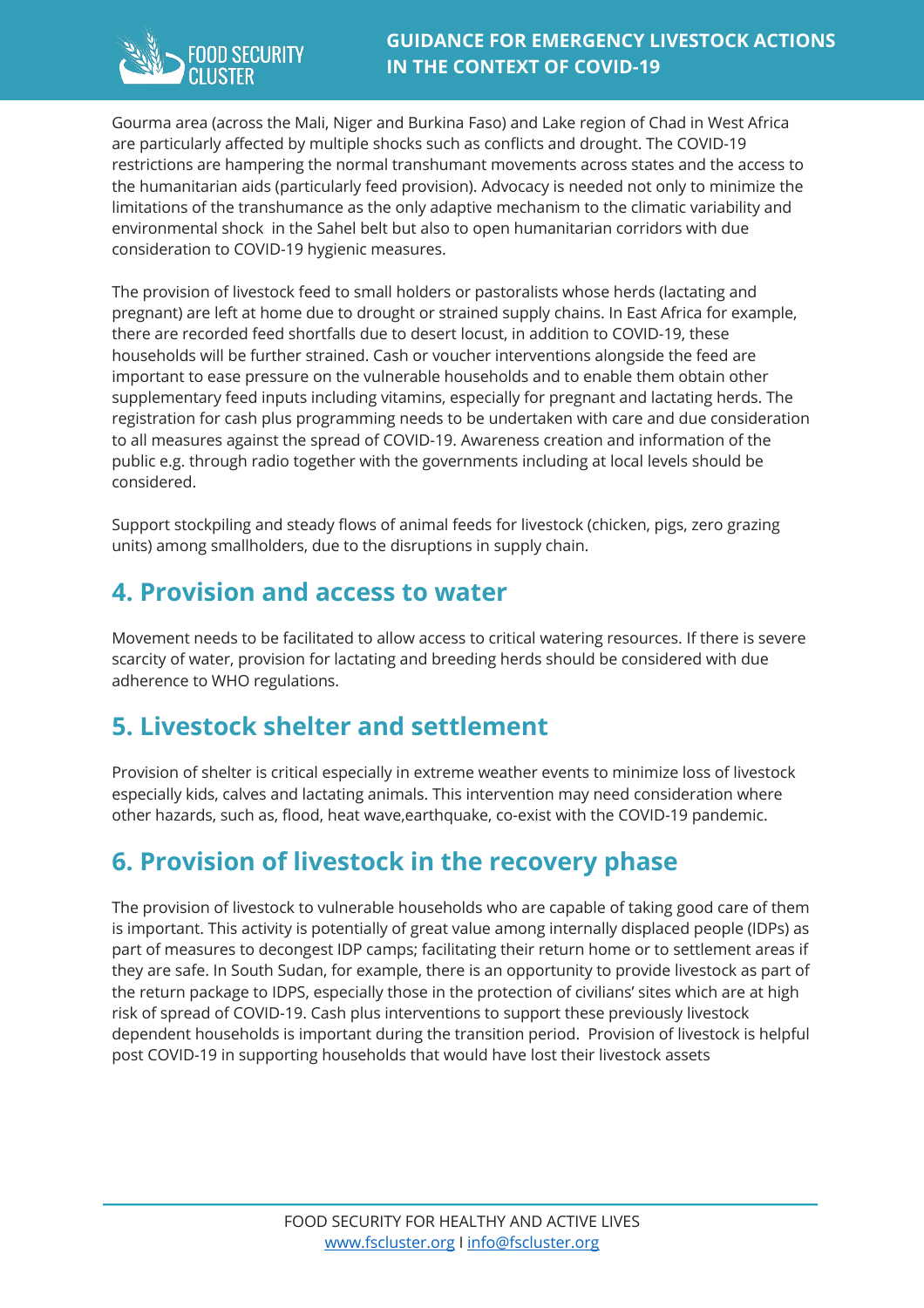

### **7. Coordination and Advocacy**

Actors across the livestock value chain can play a critical role in passing along messages related to COVID-19, including on health and safety measures and the reasons for closures and movement restrictions to prevent the spread of the virus. These actors will also be important in countering rumours and false information about the virus, its spread and potential treatment.

Examples include:

- Local radio as a means to share messages related to health and safety, but also to changes in planned vaccination or treatment campaigns (for example, new sites, limited numbers at a time, one member per family, etc.) or alerts on new regulations for bringing livestock to markets, price monitoring and demarcated livestock routes.
- Community animal health workers can be provided with simple messages in local languages on health and safety guidance.

In addition, community-level animal health workers, local veterinary extension workers and others who remain in close contact with households and communities during periods of movement restriction should be equipped with messaging on gender-based violence, including reporting, given the elevated risks of violence against women and girls during lockdowns. Where possible, efforts should be made to increase community-level service provision at this time and create networks between community animal health workers and social workers, especially in very remote areas where national extension services may have limited resources to reach.

Humanitarian and Development partners need to plan responses, together with the government, to coordinate response interventions so that they synergise rather than duplicate each other's efforts. Food Security Cluster meetings may be an appropriate forum for this coordination.

Key messages on COVID-19 and livestock-related issues should be articulated, agreed upon and widely disseminated at the local level to counter misinformation. For example, incidences have been recorded in some countries of considerable drops in the sale of livestock products as people fear they could be a source of virus transmission. Thus, messages must clearly explain how the disease is transmitted, as well as how to safely purchase, cook and consume livestock products. In particular, the pandemic provides an opportunity to significantly increase investment in local-level animal health service providers, who will be on the frontlines in maintaining support to livestock owners during lockdowns and movement restrictions.

Advocacy will be crucial at higher levels, to encourage governments and local authorities to maintain livestock transhumant routes, trade routes, markets and service provision open to the degree possible, keeping in mind the importance of preventing the spread of COVID-19 to vulnerable populations who are ill-equipped to fight the virus. Such advocacy should be undertaken as much as possible jointly with other agencies and organizations in order to ensure coherence and amplification of messaging. COVID-19 pandemic has demonstrated the critical need for the institutionalization of the One Health approach in the context of fragile situations<sup>5</sup>.

<sup>&</sup>lt;sup>5</sup> African Union, 2020. COVID-19: How should the Animal resource sector in Africa respond?